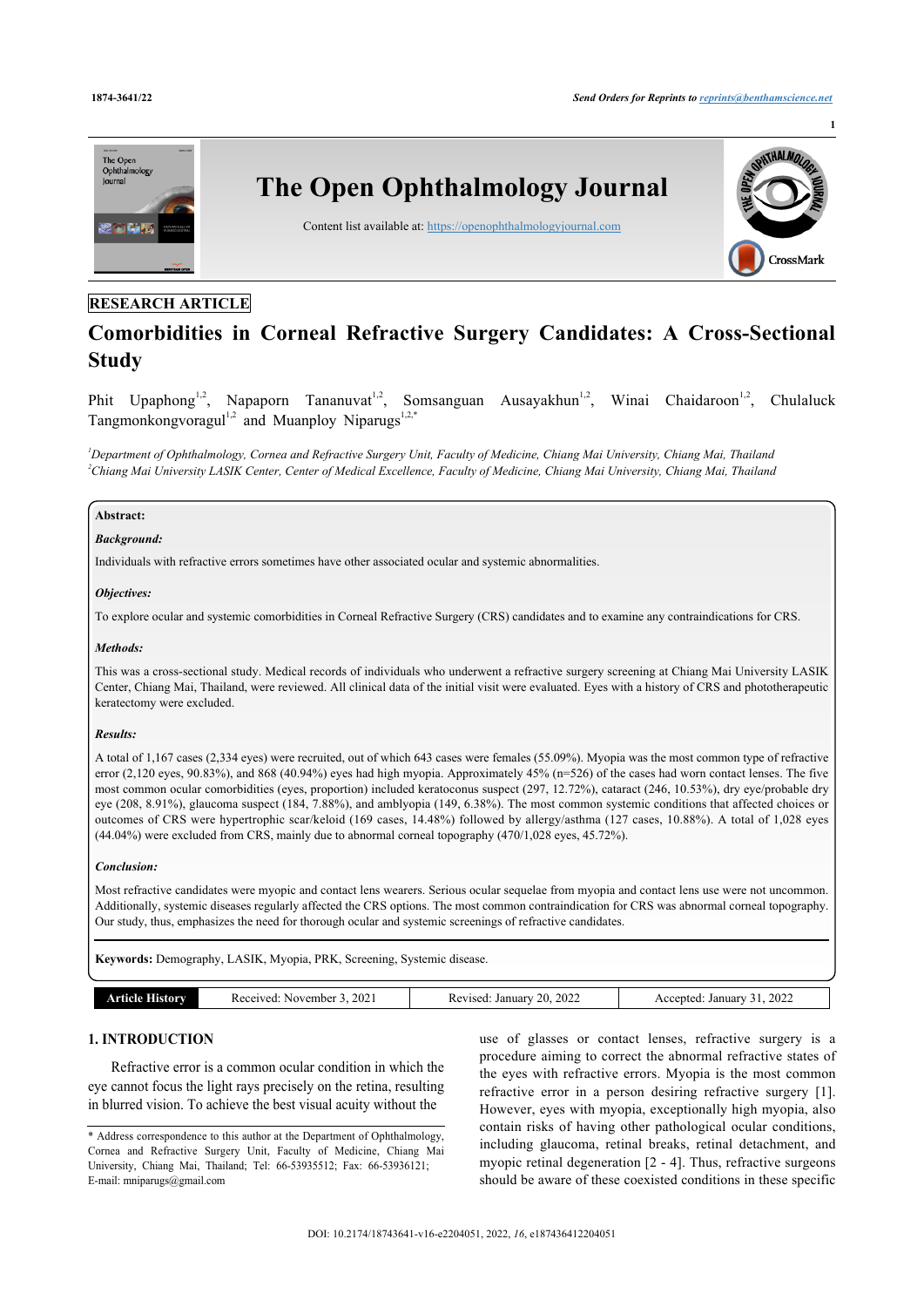populations, as those conditions may lead to irreversible blindness, and most importantly, refractive surgery may obscure or worsen some conditions. Moreover, amblyopia is not an uncommon diagnosis in patients with high myopia [\[5\]](#page-6-3), and dry eyes can be regularly found in refractive candidates [[6](#page-7-0)]. Notably, these conditions should be diagnosed prior to the refractive surgery as they could result in unsatisfactory visual outcomes.

Currently, there has been a limited number of studies on the clinical profiles of individuals having refractive surgery screening, and the results have varied from region to region [[1](#page-6-0), [7](#page-7-1), [8\]](#page-7-2). Our study, therefore, aimed to explore the comorbidities and clinical characteristics of individuals with refractive errors being screened for refractive surgery in Northern Thailand.

# **2. MATERIALS AND METHODS**

This was a cross-sectional study. Medical records of individuals who underwent a refractive surgery screening by five refractive surgeons at Chiang Mai University (CMU) LASIK Center, Chiang Mai, Thailand, between January 2013 and March 2020 were reviewed. The CMU LASIK Center is one of the two laser refractive surgery centers in Northern Thailand. Laser in situ keratomileusis (LASIK) and photorefractive keratectomy (PRK) are the refractive surgical options. Eyes with previous corneal refractive surgery (CRS) or phototherapeutic keratectomy were excluded.

At the center, the following clinical data were routinely examined at the first screening for refractive surgery, including demographic data, social history, lifestyle, ocular/systemic comorbidities, and ophthalmic examinations, which were uncorrected distance visual acuity (UCDVA), best-corrected distance visual acuity (BCDVA), intraocular pressure (IOP), manifest and cycloplegic refractions, slit-lamp examination, and dilated fundus examination, corneal topography, and tomography. The assessment of visual acuity (VA) was performed using the Early Treatment Diabetic Retinopathy Study (ETDRS) chart and subsequently converted to the logarithm of the minimum angle of resolution (LogMAR) scale for analysis. The IOP was measured by the Goldmann applanation tonometer. The evaluation of corneal topography and tomography was performed by Allegro Topolyzer Vario (WaveLight GmbH, Erlangen, Germany) for keratometric parameters and Pentacam® (Oculus Optikgeräte GmbH, Wetzlar, Germany) for other parameters. Recorded contraindications for refractive surgery were analyzed.

This study was conducted in accordance with the tenets of the Declaration of Helsinki and was approved by the Institutional Review Board/Ethics Committee of the Faculty of Medicine, Chiang Mai University (Study code: OPT-2564-08019).

#### **2.1. Definitions**

High myopia was defined as the refractive error of at least -6.00 diopters (D) spherical equivalence. The diagnosis of keratoconus was based on Rabinowitz criteria[[9](#page-7-3)]. The keratoconus suspect (KCS) was stratified into 1) keratoconus (KC) if the eyes had no keratometric, retinoscopic, or biomicroscopic signs of keratoconus but had an inferiorsuperior asymmetry and/or bowtie pattern with screw radial axis deviation [\[10](#page-7-4)], and 2) forme fruste keratoconus (FFKC) if

the eyes had back difference elevation and abnormal elevationbased topography parameters on Pentacam® without apparent topographic abnormality. Dry eyes and probable dry eyes were diagnosed based on the 2006 Japanese diagnostic criteria for dry eyes [\[11\]](#page-7-5). Amblyopia was defined as having a BCDVA of less than 20/32 in the absence of ocular pathology[[5](#page-6-3)]. Glaucoma suspects were diagnosed through the following ophthalmic findings: suspicion of glaucomatous damage on the optic disc or retinal nerve fiber layer, suspicion of visual field damage with no other identified pathologies, and persistently elevated IOP [[12\]](#page-7-6).

#### **2.2. Statistical Analysis**

Data were analyzed using the SPSS version 22 (IBM Corp., Armonk, NY, USA). For descriptive statistics of continuous variables, the mean was used for normally distributed data, while the median was for non-normally distributed data. Parameters from patients aged  $\leq 40$  and  $>40$ years were compared. Listwise deletion was used to handle missing data. A comparison of categorical data between the two groups was made by Fisher's exact test. The comparison of median or mean between two independent groups was made by the Mann-Whitney U test or Student t-test. To correct the repeated measurements of CCT and age groups, multilevel analysis adjusted by the degree of refractive error was performed using the robust method. Likewise, to correct the repeated measurements of CCT and refractive status, multilevel analysis adjusted by age and degree of refractive error was performed.

# **3. RESULTS**

A total of 1,167 cases (2,334 eyes) with 643 females (55.09%) were recruited. Thirty-three eyes with the previous CRS, including LASIK (18 eyes), PRK (4 eyes), radial keratotomy (RK; 6 eyes), and arcuate keratotomy (AK; 5 eyes), were excluded. The demographic data of the studied cases are shown in Table**1**. Of the 1,167 cases, 526 (45.07%) were contact lens wearers. Among 2,334 eyes, 1,013 (43.40%) eyes had a history of contact lens wear, of which 876 eyes were soft lenses, 66 were soft toric lenses, 13 were rigid gas permeable lenses, and 58 were unknown types. The median (IQR, interquartile range) duration of contact lens wear was 8 (3.5,10) years. In the high myopia group, the proportion of eyes using previous contact lenses was higher than that of noncontact lenses, 510/868 versus 503/1,466 (*P =* 0.00).

A history of ocular trauma was present in 15/2,334 eyes (0.64%). Regarding previous ocular procedures, 10/2,334 (0.43%) eyes had blepharoplasty, 12/2,334 (0.51%) had surgery due to previous retinal detachment, and  $5/2,334$ (0.21%) had laser photocoagulation for retinal breaks. Cataract surgery was performed in only 3/2,334 (0.13%) eyes.

Of the 2,334 eyes, the median (interquartile range, IQR) of the uncorrected distance LogMAR VA was 1.0 (0.7, 1.3), with the Snellen equivalence of 20/200. The median (IQR) of the best-corrected distance LogMAR VA was 0 (-0.1, 0), with the Snellen equivalence of 20/20. Ophthalmic parameters by age group and refractive state are presented in Table **[2](#page-2-1)**. Overall, the mean IOP (IQR) was 15.19 (4.02) mmHg. UCDVA, MRSE (Manifest Refraction Spherical Equivalence), cylindrical refractive errors, central corneal thickness (CCT), and IOP between eyes of individuals aged ≤40 years and >40 years were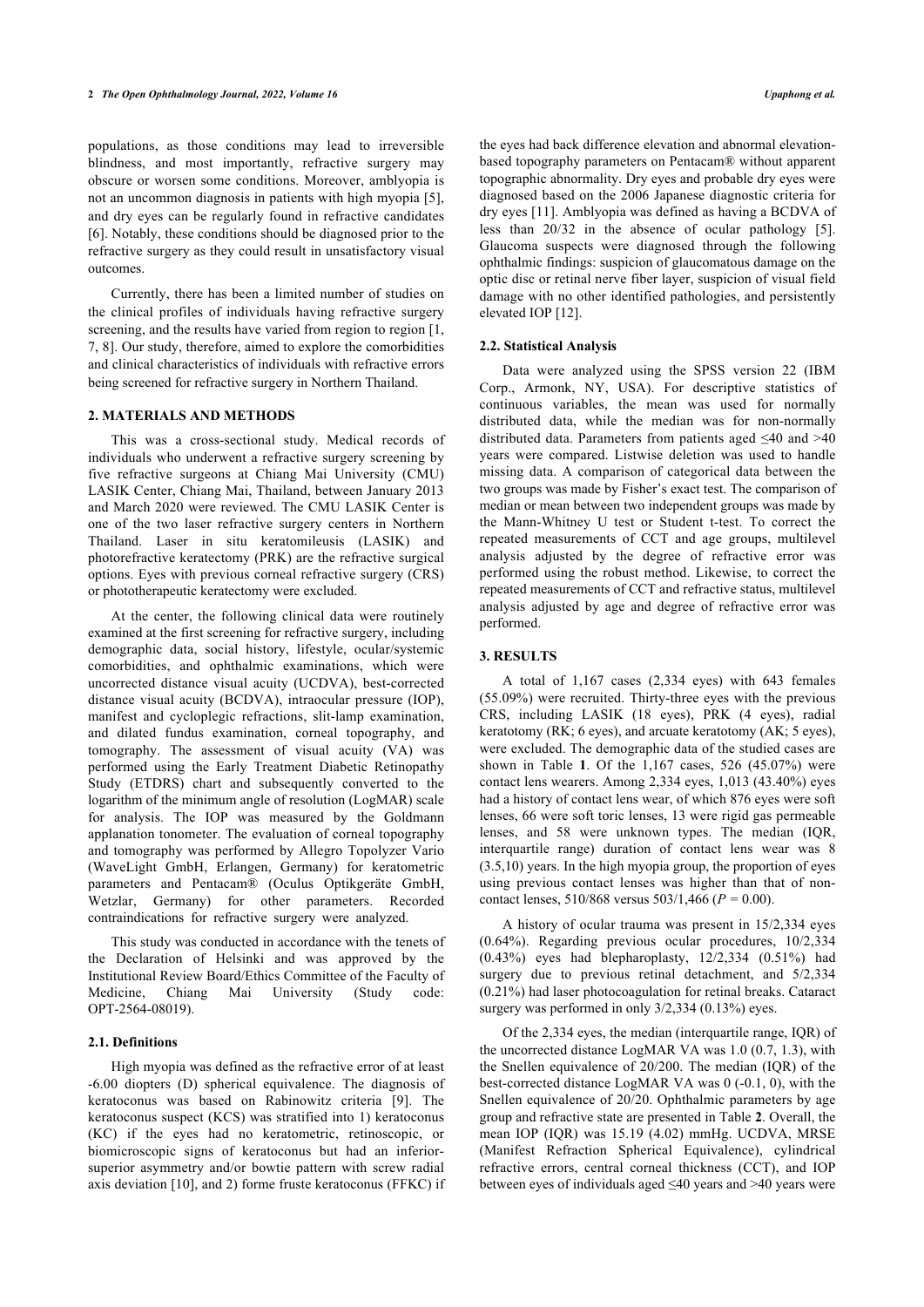significantly different. Additionally, comparing myopic and hyperopic eyes, the differences in BCDVA, MRSE, and CCT were also statistically significant.

The ocular abnormalities from the self-report and ophthalmic examinations are shown in Table**3**. The most common self-reported ophthalmic problem was dry eye symptoms (116/2,334 eyes, 4.97%). The five most common ophthalmic conditions detected were keratoconus suspect (297/2,334 eyes, 12.72%), cataract (246/2,334 eyes, 10.53%), dry eyes/probable dry eyes (208/2,334 eyes, 8.91%), glaucoma suspect (184/2,334 eyes, 7.88%) and amblyopia (149/2,334 eyes, 6.38%). The underlying systemic conditions affecting

surgeons' decisions on refractive surgeries are listed in Fig. (**[1](#page-4-0)**), from which the most frequent one was hypertrophic scar (HTS)/keloid (169/1,167 cases, 14.48%) followed by allergy/asthma (127/1,167 cases, 10.88%). However, other less frequent systemic diseases included hypertension (119/1,167 (10.20%) cases), dyslipidemia (24/1,167 (2.06%) cases), and gout (8/1,167 (0.69%) cases). The contraindications for CRS are illustrated in Fig. (**[2](#page-4-1)**), in which 1,028 eyes (44.04%) were considered unsuitable for CRS. The most frequent etiology was abnormal corneal topography/tomography. In cases of having active conjunctivitis or anterior blepharitis, the conditions can be resolved after treatment.

# <span id="page-2-0"></span>**Table 1. Demographic data of the candidates for refractive surgery (n = 1,167 cases).**

| Gender: cases (%)                                                      |                  |  |  |
|------------------------------------------------------------------------|------------------|--|--|
| Male                                                                   | 524 (44.90%)     |  |  |
| Female                                                                 | 643 (55.09%)     |  |  |
| <b>Nationality:</b> cases $(\%)$                                       |                  |  |  |
| Thai                                                                   | $1,157(99.14\%)$ |  |  |
| Age: years                                                             |                  |  |  |
| Mean (SD)                                                              | 33.27 (12.58)    |  |  |
| Age group                                                              |                  |  |  |
| $\leq$ 40 years (cases, %)                                             | 851 (72.92)      |  |  |
| $>40$ years (cases, %)                                                 | 316 (27.08)      |  |  |
| Median age (IQR) of the initial recognition of refractive error: years | 10(14, 18)       |  |  |

Abbreviations: IQR = interquartile range, SD = standard deviation.

# <span id="page-2-1"></span>**Table 2. Ophthalmic parameters by age group and refractive state in candidates for refractive surgery.**

| <b>Parameters</b>              |                  | Age $\leq 40$ years<br>$(n = 851 \text{ cases},$<br>1,702 eyes) | Age > 40 years<br>$(n = 851 \text{ cases})$<br>632 eyes) | P-value | Myopia<br>$(n = 2,120$ eyes)                     | <b>Hyperopia</b><br>$(n = 214$ eves) | P-value |
|--------------------------------|------------------|-----------------------------------------------------------------|----------------------------------------------------------|---------|--------------------------------------------------|--------------------------------------|---------|
| Distant visual acuity (LogMAR) |                  |                                                                 |                                                          |         |                                                  |                                      |         |
| Uncorrected                    | Median (IQR), SE | 1.3(0.8, 1.1), 20/400                                           | $1.1$ (0.4, 0.9), 20/250                                 | 0.00    | 1.0 (0.8, 1.3), $20/200$ 0.3 (0.1, 0.7), $20/40$ |                                      | 0.00    |
| Best-corrected                 | Median (IQR), SE | $0(-0.1, 0)$ , $20/20$                                          | $0(-0.1, 0)$ , $20/20$                                   | 0.07    | $0(-0.1, 0)$ , $20/20$                           | $0(-0.1, 0.1), 20/20$                | 0.08    |
| Refraction                     |                  |                                                                 |                                                          |         |                                                  |                                      |         |
| $MRSE$ (D)                     | Median (IQR)     | $-5.00$ $(-7.87, -2.50)$                                        | $-3.00$ $(-6.38, -4.06)$                                 | 0.00    | $-5.00$ $(-7.75, -2.62)$                         | $+0.75(0, +2)$                       | 0.00    |
| Cylinder $(D)$                 | Median (IQR)     | $-2.25$ $(-3.50, -1.50)$                                        | $-0.75$ $(-1.25, -0.50)$                                 | 0.00    | $-1.00$ $(-2.00, -0.50)$                         | $-0.75$ $(-1.25, -0.50)$             | 0.95    |
| High myopia                    | Eyes $(\% )$     | 693 (40.72)                                                     | 175 (27.69)                                              |         |                                                  |                                      |         |
| Keratometry                    |                  |                                                                 |                                                          |         |                                                  |                                      |         |
| $K_1(D)$                       | Mean $(SD)$      | 43.62 (11.54)                                                   | 44.63(22.16)                                             | 0.42    | 43.76 (13.72)                                    | 43.74 (4.39)                         | 0.63    |
| K <sub>2</sub> (D)             | Mean $(SD)$      | 46.70(25.10)                                                    | 45.60 (18.43)                                            | 0.29    | 45.86 (19.75)                                    | 45.10(5.00)                          | 0.94    |
| Average $K(D)$                 | Mean $(SD)$      | 45.19 (13.86)                                                   | 45.12 (14.42)                                            | 0.90    | 44.61 (12.47)                                    | 44.42 (4.64)                         | 0.95    |
| Thinnest CCT $(\mu m)$         | Mean $(SD)$      | 531.41 (37.99)                                                  | 537.96 (32.68)                                           | 0.01    | 532.76 (34.98)                                   | 537.45 (52.31)                       | 0.00    |
| $IOP$ (mmHg)                   | Mean $(SD)$      | 14.94 (2.81)                                                    | 15.21 (2.89)                                             | 0.02    | 15.19 (4.02)                                     | 15.11(3.17)                          | 0.34    |

Abbreviations: CCT: Central corneal thickness, D: Diopter, IOP: Intraocular pressure, IQR: interquartile range, K: keratometry, MRSE: manifest refraction spherical equivalence, SE: spherical equivalence.

### <span id="page-2-2"></span>**Table 3. Ocular abnormalities in candidates for refractive surgery.**

| <b>Self-report of Ocular Abnormalities</b> | Eyes $(\%)(n = 2,334)$ |  |
|--------------------------------------------|------------------------|--|
| Ocular surface diseases                    |                        |  |
| Dry eyes                                   | 116(4.97)              |  |
| Pinguecula                                 | 16(0.69)               |  |
| Keratoconus                                | 9(0.39)                |  |
| Previous corneal ulcer                     | 8(0.34)                |  |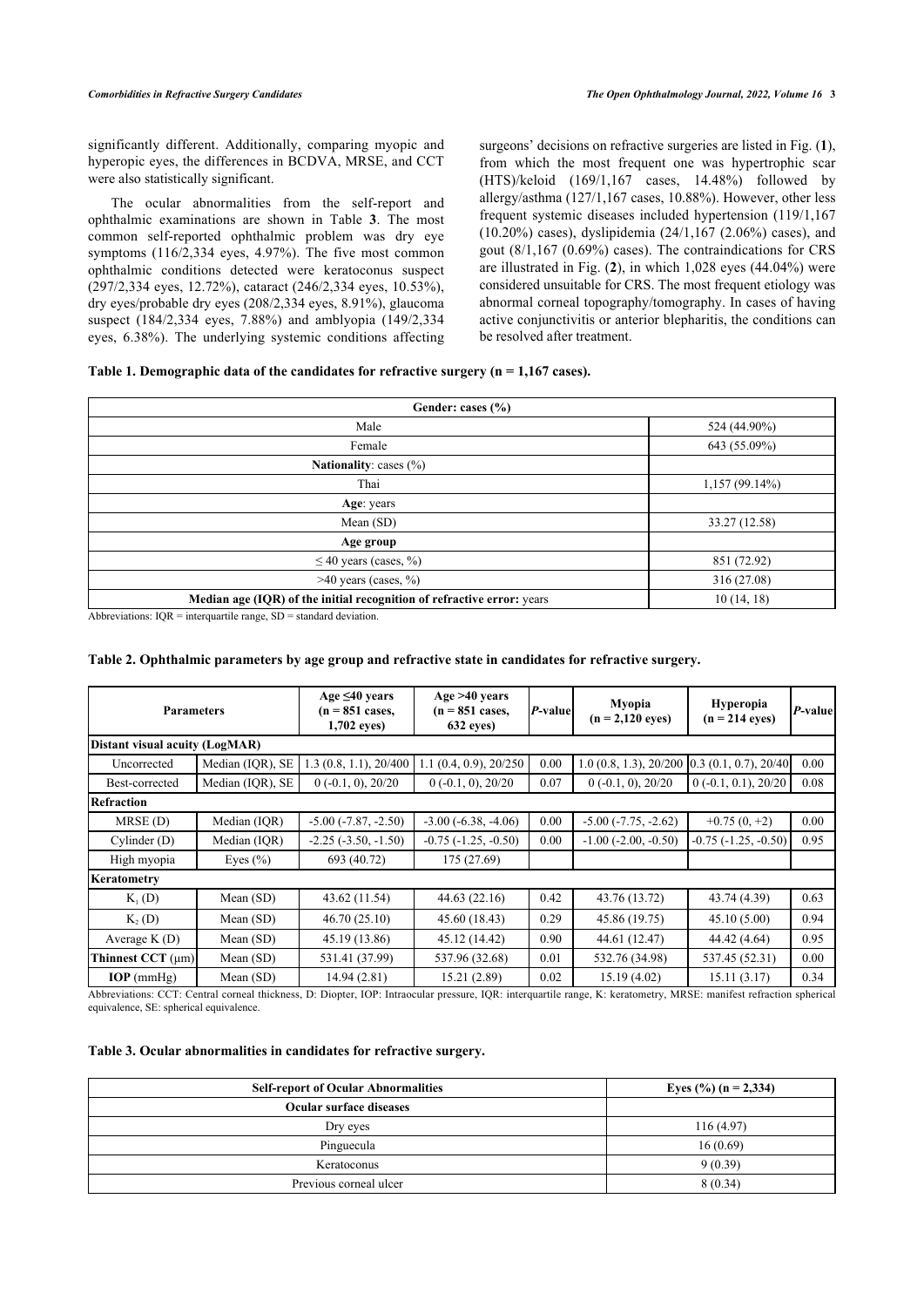# **4** *The Open Ophthalmology Journal, 2022, Volume 16 Upaphong et al.*

| (Table 3) contd<br><b>Self-report of Ocular Abnormalities</b> | Eyes $(\frac{6}{6})$ (n = 2,334) |
|---------------------------------------------------------------|----------------------------------|
| Contact lens-related                                          | 2(0.09)                          |
|                                                               |                                  |
| Corneal scar                                                  | 2(0.09)                          |
| Pterygium                                                     | 2(0.09)                          |
| History of herpes zoster ophthalmicus                         | 1(0.04)                          |
| <b>Vitreoretinal diseases</b>                                 |                                  |
| Posterior vitreous detachment                                 | 30(1.29)                         |
| History of retinal detachment                                 | 12(0.51)                         |
| Previous retinal break                                        | 5(0.21)                          |
| Neovascular aged related macular degeneration                 | 3(0.13)                          |
| <b>Others</b>                                                 |                                  |
| Amblyopia                                                     | 27(1.16)                         |
| Color blindness                                               | 12(0.51)                         |
| Strabismus                                                    | 9(0.39)                          |
| Glaucoma                                                      | 7(0.30)                          |
| Ocular myasthenia gravis                                      | 6(0.26)                          |
| Nystagmus                                                     | 2(0.09)                          |
| Ocular abnormalities from eye screening                       | <b>Eyes</b> (%) $(n = 2,334)$    |
| Ocular surface diseases                                       |                                  |
| Dry eyes and probable dry eyes                                | 208 (8.91)                       |
| <b>Eyelid</b>                                                 |                                  |
| Moderate to severe meibomian gland dysfunction                | 65(2.78)                         |
| Trichiasis                                                    | 12(0.51)                         |
| Epiblepharon                                                  | 8(0.34)                          |
| Ptosis                                                        | 6(0.26)                          |
| Lagophthalmos                                                 | 6(0.26)                          |
| Anterior blepharitis                                          | 4(0.17)                          |
| Lid retraction                                                | 4(0.17)                          |
| Benign lid mass                                               | 1(0.04)                          |
| Conjunctiva                                                   |                                  |
| Pinguecula                                                    | 54 (2.31)                        |
| Allergic conjunctivitis                                       | 40(1.71)                         |
| Cornea                                                        |                                  |
| Keratoconus                                                   | 17(0.73)                         |
| Keratoconus suspect                                           | 297 (12.72)                      |
| Forme fruste keratoconus                                      | 124(5.31)                        |
| Subclinical keratoconus                                       | 173 (7.41)                       |
| Corneal scar                                                  | 30(1.29)                         |
|                                                               | 14(0.60)                         |
| Pterygium<br>Significant corneal arcus                        |                                  |
|                                                               | 8(0.34)                          |
| Corneal dystrophy                                             | 2(0.09)                          |
| Recurrent corneal erosion                                     | 1(0.04)                          |
| <b>Lens abnormalities</b>                                     |                                  |
| Cataract                                                      | 246 (10.53)                      |
| Lens subluxation                                              | 1(0.04)                          |
| <b>Retinal diseases</b>                                       |                                  |
| Lattice degeneration                                          | 50(2.14)                         |
| Retinal break/retinal hole                                    | 26(1.11)                         |
| Significant posterior staphyloma                              | 4(0.17)                          |
| Macular scar                                                  | 2(0.09)                          |
| <b>Others</b>                                                 |                                  |
| Amblyopia                                                     | 149 (6.38)                       |
| Glaucoma                                                      | 36(1.54)                         |
| Glaucoma suspect                                              | 184 (7.88)                       |
| Iris defect                                                   | 2(0.09)                          |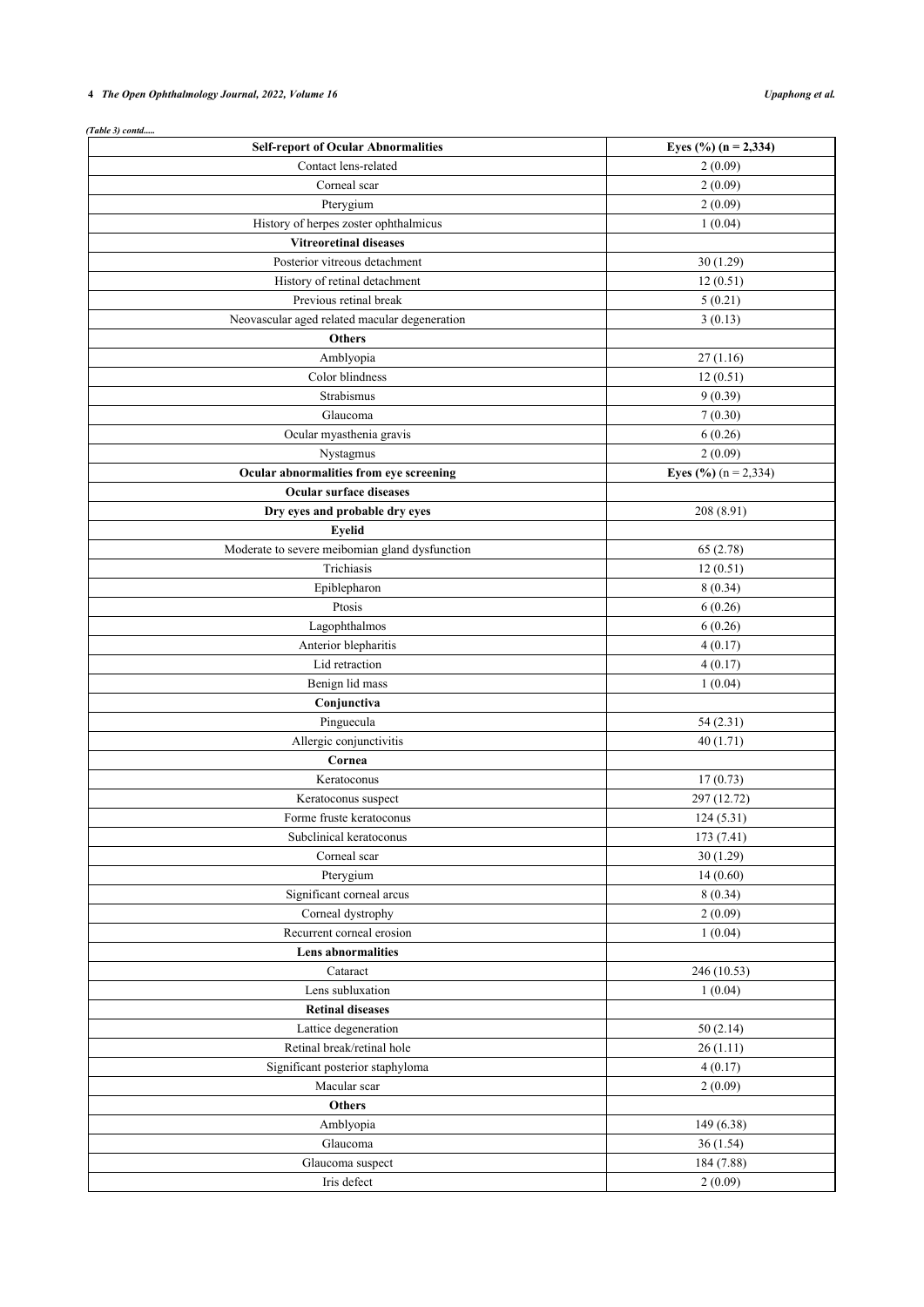<span id="page-4-0"></span>

Fig. (1). Underlying systemic conditions/status in candidates for refractive surgery. **Abbreviations:** HIV: human immunodeficiency virus, HTS: Hypertrophic scar, and SLE: Systemic lupus erythematosus.

<span id="page-4-1"></span>

Fig. (2). Contraindications for refractive surgery (n = 1,028/2,334 eyes). <sup>a</sup> Borderline topography/ tomography such as abnormal Belin/Ambrósio display (BAD) parameters from Pentacam.<sup>b</sup> Ptosis, entropion, ectropion, lagophthalmos, and lid retraction<sup>c</sup> Amblyopia (1.56%), active conjunctivitis (1.07%), active anterior blepharitis (0.88%), history of retinal detachment (0.78%), glaucoma (0.68%), strabismus (0.39%), ocular myasthenia gravis (0.19%), nystagmus (0.29%) and uncontrolled autoimmune hematologic disease (0.10%).

**Abbreviations:** FFKC: forme fruste keratoconus, KC: keratoconus, MGD: meibomian gland dysfunction, RSB: residual stromal bed.

# **4. DISCUSSION**

In this study, 55.1% were females, similar to previous

studies (51.4 - 60%) [[1,](#page-6-0) [8](#page-7-2), [13](#page-7-7)]. The mean (standard deviation, SD) age in our cohort was 33.27 (12.58) years, which was not different from previous studies (range 26 - 39 years) [[1](#page-6-0), [8,](#page-7-2) [13](#page-7-7)].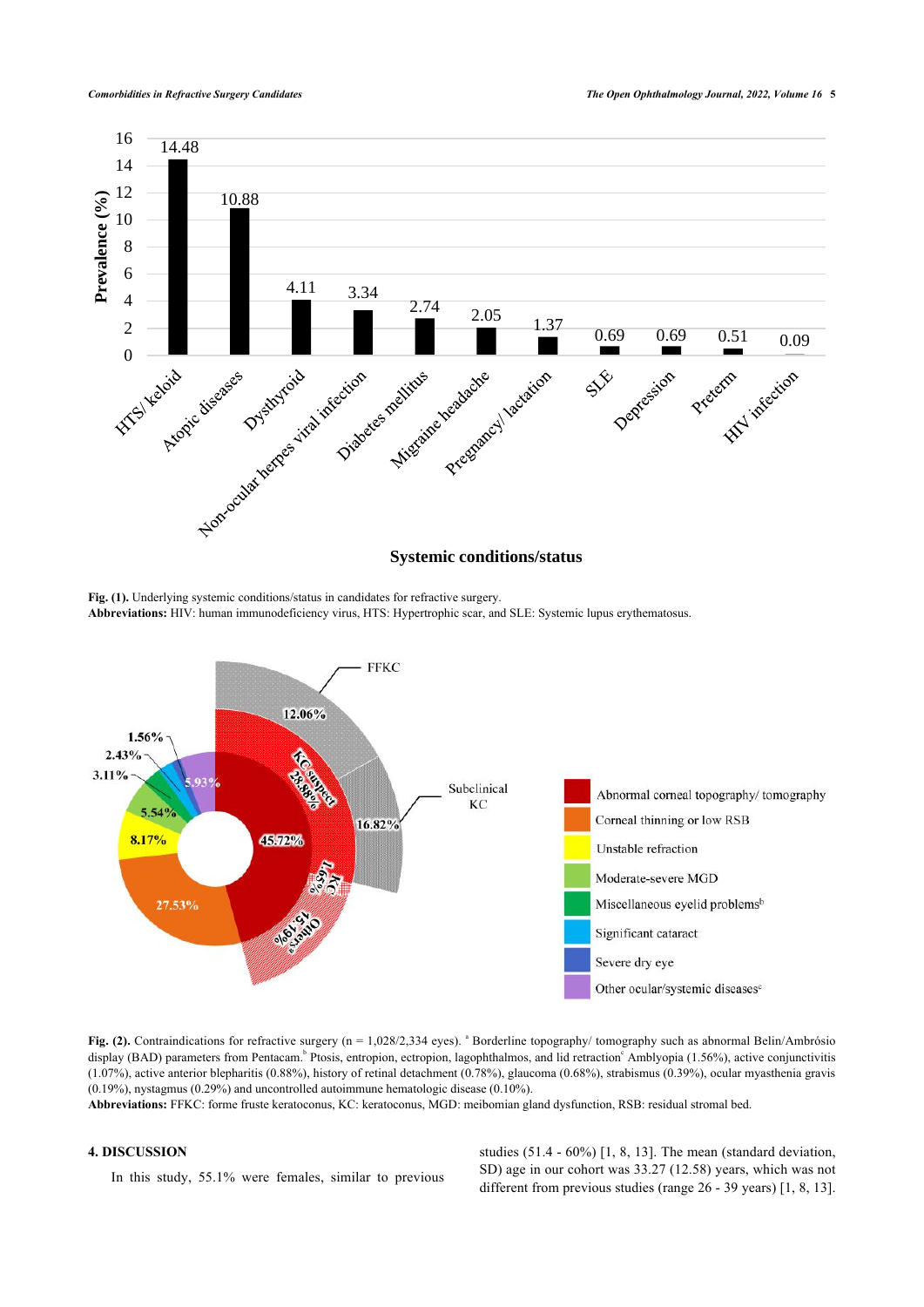The candidates in this age range have financial capabilities. Moreover, the individual aged < 40 years old could achieve the most benefit from CRS because presbyopia is not prevalent at this age.

In comparing ophthalmic parameters between age groups, candidates aged <40 years old tended to have poorer initial UCVA and a higher degree of refractive errors. Interestingly, candidates older than 40 years are likely to have a hyperopic shift. The Beaver Dam Eye Study [[14\]](#page-7-8) also reported similar trends. In this study, the eyes of candidates aged >40 years old had slightly higher CCT compared with those aged ≤40 years old. Adjusting the degree of refractive error, the CCT tended to be higher in those with high refractive error  $(P \le 0.01)$ . Though most studies could not elucidate this association [[15](#page-7-9) - [17](#page-7-10)], our study revealed that increasing age was correlated with thinner CCT [[18](#page-7-11)]. Moreover, IOP seems to be slightly higher in those aged >40 years old but not statistically significant ( $P = 0.32$ ) when corrected for the degree of refractive error.

In this study, hyperopic eyes had better initial UCDVA, likely due to the higher degree of refractive error in myopes. Our data also showed that myopic eyes seemed to have thinner CCT than hyperopic eyes. Nonetheless, in the regression analysis, with adjustment for age and degree of refractive errors, the refractive error types did not influence CCT ( $P =$ 0.36). Similarly, previous studies[[16](#page-7-12), [17](#page-7-10), [19](#page-7-13)] found no association between refractive error types and CCT.

Myopia was the major refractive problem in this study (2,120/2,334 eyes, 90.83%), and among myopic eyes, 868/2,120 eyes (40.94%) had high myopia, corresponding to the findings of Ang *et al*. [\[1\]](#page-6-0). A systematic review in 2000 [[20\]](#page-7-14), including 145 studies, indicated that myopia was the most common type of refractive error and was highly prevalent globally. This systematic review estimated that, in 2000, 1,406 million people worldwide were myopic (22.9% of the population), and as high as 163 million were highly myopic people (2.7% of the population).

Our study showed that 45.07% of the refractive candidates were contact lens wearers, comparable to 45.50% of those from a study in the Philippines[[4](#page-6-2)]. This study found that the proportion of contact lens wearers significantly increased in the high myopia group compared with those with low to moderate myopia. This could be explained by the disturbance from more distorted images while using glasses and heavier lenses of a higher power.

Compared with the general population, individuals with high myopia carried a higher risk of glaucoma, retinal break, retinal detachment, myopic retinal degeneration, and amblyopia [[2](#page-6-1) - [5,](#page-6-3) [21](#page-7-15)]. For example, the prevalence of retinal detachment was reported to be 3.2% in high myopic eyes versus 0.7% in emmetropic eyes [\[22\]](#page-7-16), and the prevalence of glaucoma was 2.9% in myopic eyes versus 2.1% in emmetropic eyes [\[21\]](#page-7-15). Moderate or high myopic eyes had three times greater risk of primary open-angle glaucoma than emmetropic eyes [\[21](#page-7-15)]. Regarding glaucoma, 1.61% of our studied eyes had been diagnosed with glaucoma. Xu L *et al*. [[4](#page-6-2)] summarized that more than -6.00 D of myopia was a glaucoma risk factor. In our study, 8/2,334 (3.51%) had newly detected retinal abnormalities. Of these, lattice degeneration was the most common finding (50/2,334 eyes, 2.14%), followed by a retinal break or retinal hole (26/2,334 eyes, 1.11%). Notably, only a small number of eyes (17/2,334, 0.73%) previously had laser treatments for retinal breaks or surgeries for retinal detachment. Likewise, Ang *et al*. [[1](#page-6-0)] reported 3.6% of retinal abnormalities in refractive surgery candidates, and lattice degeneration was the most frequent.

Dry eyes were one of the most common problems in refractive surgery candidates, and the prevalence based on the symptoms was up to 40 - 55% of LASIK candidates in one study [[6](#page-7-0)]. Mild to moderate dry eyes, while not an absolute contraindication for refractive surgery, may lead to unsatisfactory visual outcomes[[23](#page-7-17)]. Contact lens wear was another significant cause of dry eyes in myopia [\[24](#page-7-18)]. In the present study, 116/2,334 (4.97%) cases had dry eye symptoms using the self-reported problems. However, when the diagnosis was based on signs and/or symptoms, the prevalence increased to be 208/2,334 (8.91%). The finding may imply that some of our refractive candidates were diagnosed with dry eyes based on clinical signs rather than symptoms. A possible explanation might be the decreased corneal sensation from chronic longworn contact lenses, as a large proportion of the candidates frequently wore the contact lens for eight years on average.

In the current study, corneal ectatic diseases (keratoconus, forme fruste keratoconus, and subclinical keratoconus) were among the common ophthalmic conditions in refractive candidates or 314/2,334 (13.45%) eyes. Similarly, a high prevalence of these corneal ectatic diseases among the refractive candidates was reported by Bamashmus *et al*. (28.3%), including 17.90% of keratoconus and 10.4% of subclinical keratoconus or forme fruste keratoconus[[13\]](#page-7-7).

Due to a large number of corneal ectatic diseases in our study, the most common contraindicated condition of eyes for laser-refractive surgery was abnormal corneal topography/tomography, 470/2,334 (20.14%), followed by thin cornea/low residual stromal bed (283/2,334 (12.13%) eyes). This is similar to the study of Torricelli *et al*.[[8](#page-7-2)], which reported that up to 34.3% of the candidates had abnormal corneal topography, and 23.1% had insufficient corneal thickness. In other studies, although the causes varied among regions and diagnostic criteria, the three leading contraindications were a greater degree of myopia, thin cornea, and abnormal topographic patterns [\[1,](#page-6-0) [13](#page-7-7)].

Several systemic conditions such as autoimmune/connective tissue diseases, diabetes mellitus, and keloid formation should be taken into consideration before refractive surgery[[25](#page-7-19)] as they might interfere with the preferred refractive surgical options, the procedure difficulty, and visual outcomes. As these conditions were not uncommon in our study population, the surgeons should be concerned regarding the underlying systemic conditions of the candidates. Moreover, despite being well-controlled, the effects of these systemic conditions on refractive surgery remained inconclusive [\[26](#page-7-0) - [29](#page-7-20)]. In our study, the most commonly related systemic condition was HTS or keloid (169/1,167 cases, 14.48%), in which LASIK was more preferred over PRK at our center. The second leading condition was a group of atopic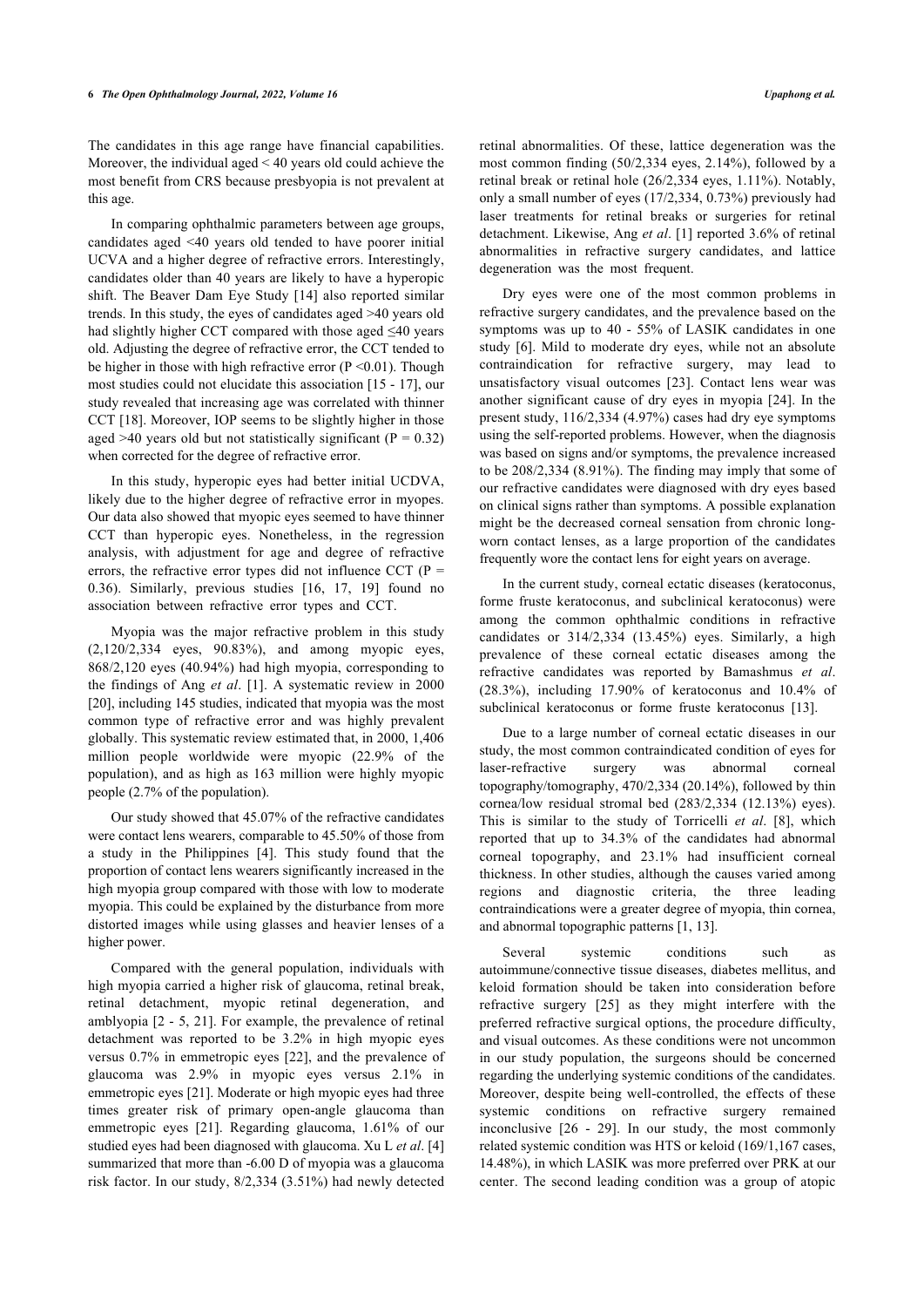diseases (127/1,167 cases, 10.88%). Atopic diseases were associated with keratoconus and abnormal corneal topography indirectly *via* the increasing tendency of eye rubbing [[30\]](#page-7-21).

# **4.1. Limitations**

First, as this was a retrospective study, some information may be incomplete. Second, this was a hospital-based study, so there were only cases with refractive errors with no matched emmetropic eyes controls. Therefore, the prevalence of ophthalmic abnormalities in this study may not represent the general population.

#### **CONCLUSION**

The epidemiological data of refractive candidates regarding ophthalmic and systemic abnormalities related to refractive errors were limited. Most of the refractive candidates were myopic and contact lens wearers, who were more prone to develop ophthalmic pathologies than the general population. If these pathologies were overlooked, post-operative visual outcomes might be unsatisfactory with possible future serious complications. As these conditions are regularly found, our study suggests that all refractive surgeons should be aware of the conditions, even in the individuals with no reported symptoms. Likewise, several systemic diseases that might affect refractive surgical options were not uncommon and were usually underreported by the patients due to unawareness. Our study was conducted in the Thai population, where the prevalence of myopia was high; however, the findings are likely to be beneficial in screening for candidates of CRS, who are usually myopic.

#### **LIST OF ABBREVIATIONS**

<span id="page-6-3"></span><span id="page-6-2"></span><span id="page-6-1"></span><span id="page-6-0"></span>

| AK           | = Arcuate Keratotomy                                     |
|--------------|----------------------------------------------------------|
| <b>BCDVA</b> | = Best-Corrected Distance Visual Acuity                  |
| <b>CCT</b>   | $=$ Central Corneal Thickness                            |
| CI           | $=$ Confidence Interval                                  |
| <b>CRS</b>   | = Corneal Refractive Surgery                             |
| D            | $= Diopter$                                              |
| <b>ETDRS</b> | = Early Treatment Diabetic Retinopathy Study             |
| <b>FFKC</b>  | $=$ Forme Fruste Keratoconus                             |
| <b>HIV</b>   | = Human Immunodeficiency VirusHTS = Hypertrophic<br>Scar |
| <b>IOP</b>   | $=$ Intraocular Pressure                                 |
| <b>IOR</b>   | $=$ Interquartile Range                                  |
| K            | $=$ Keratometry                                          |
| KC           | $=$ Keratoconus                                          |
| <b>KCS</b>   | $=$ Keratoconus Suspect                                  |
| <b>LASIK</b> | $=$ Laser in Situ Keratomileusis                         |
|              | $LogMAR = Logarithm of the Minimum Angle of Resolution$  |
| <b>MGD</b>   | = Meibomian Gland Dysfunction                            |
| <b>MRSE</b>  | = Manifest Refraction Spherical Equivalence              |
| OR.          | $=$ Odds Ratio                                           |
| PRK          | $=$ Photorefractive Keratectomy                          |
| RK           | = Radial Keratotomy                                      |

| <b>RSB</b> | Residual Stromal Bed |  |
|------------|----------------------|--|
|            |                      |  |

$$
SD = Standard Deviation
$$

**SE** = Spherical EquivalenceSLE = Systemic Lupus Erythematosus

**UCDVA** = Uncorrected Distance Visual Acuity

 $\mathbf{VA} = \mathbf{Visual}$  Acuity

# **ETHICS APPROVAL AND CONSENT TO PARTICIPATE**

Ethical approval from the Institutional Review Board/Ethics Committee of the Faculty of Medicine, Chiang Mai University, was obtained (Study code: OPT-2564-08019).

# **HUMAN AND ANIMAL RIGHTS**

No animals were used that are the basis of this study. All the human procedures were followed in accordance with the tenets of the Declaration of Helsinki.

# **CONSENT FOR PUBLICATION**

According to the ethical committee, informed consent was exempted due to the policy of the type of study, which was retrospective in nature, and all of the data was anonymised.

# **STANDARDS OF REPORTING**

STROBE guidelines were followed for this cross-sectional study.

# **AVAILABILITY OF DATA AND MATERIALS**

The data that support the findings of this study are available from the corresponding author, [M.N], on special request.

#### **FUNDING**

Declared none.

#### **CONFLICT OF INTEREST**

The authors declare no conflict of interest, financial or otherwise.

# **ACKNOWLEDGEMENTS**

Declared none.

#### **REFERENCES**

- [1] Ang TRE, Camus EE, Rivera MCR. Demographic and clinical profile of patients who underwent refractive surgery screening. Philipp J Ophthalmol 2015; 40: 64-71.
- [2] Chen SJ, Lu P, Zhang WF, Lu JH. High myopia as a risk factor in primary open angle glaucoma. Int J Ophthalmol 2012; 5(6): 750-3. [PMID: [23275912\]](http://www.ncbi.nlm.nih.gov/pubmed/23275912)
- [3] Williams K, Hammond C. High myopia and its risks. Community Eye Health 2019; 32(105): 5-6. [PMID: [31409941\]](http://www.ncbi.nlm.nih.gov/pubmed/31409941)
- [4] Xu L, Wang Y, Wang S, Wang Y, Jonas JB. High myopia and glaucoma susceptibility the Beijing Eye Study. Ophthalmology 2007; 114(2): 216-20.

[\[http://dx.doi.org/10.1016/j.ophtha.2006.06.050\]](http://dx.doi.org/10.1016/j.ophtha.2006.06.050) [PMID: [17123613\]](http://www.ncbi.nlm.nih.gov/pubmed/17123613)

[5] Mocanu V, Horhat R. Prevalence and risk factors of amblyopia among refractive errors in an eastern european population. Medicina (Kaunas) 2018; 54(1): 1-11.

[\[http://dx.doi.org/10.3390/medicina54010006](http://dx.doi.org/10.3390/medicina54010006)] [PMID: [30344237\]](http://www.ncbi.nlm.nih.gov/pubmed/30344237)